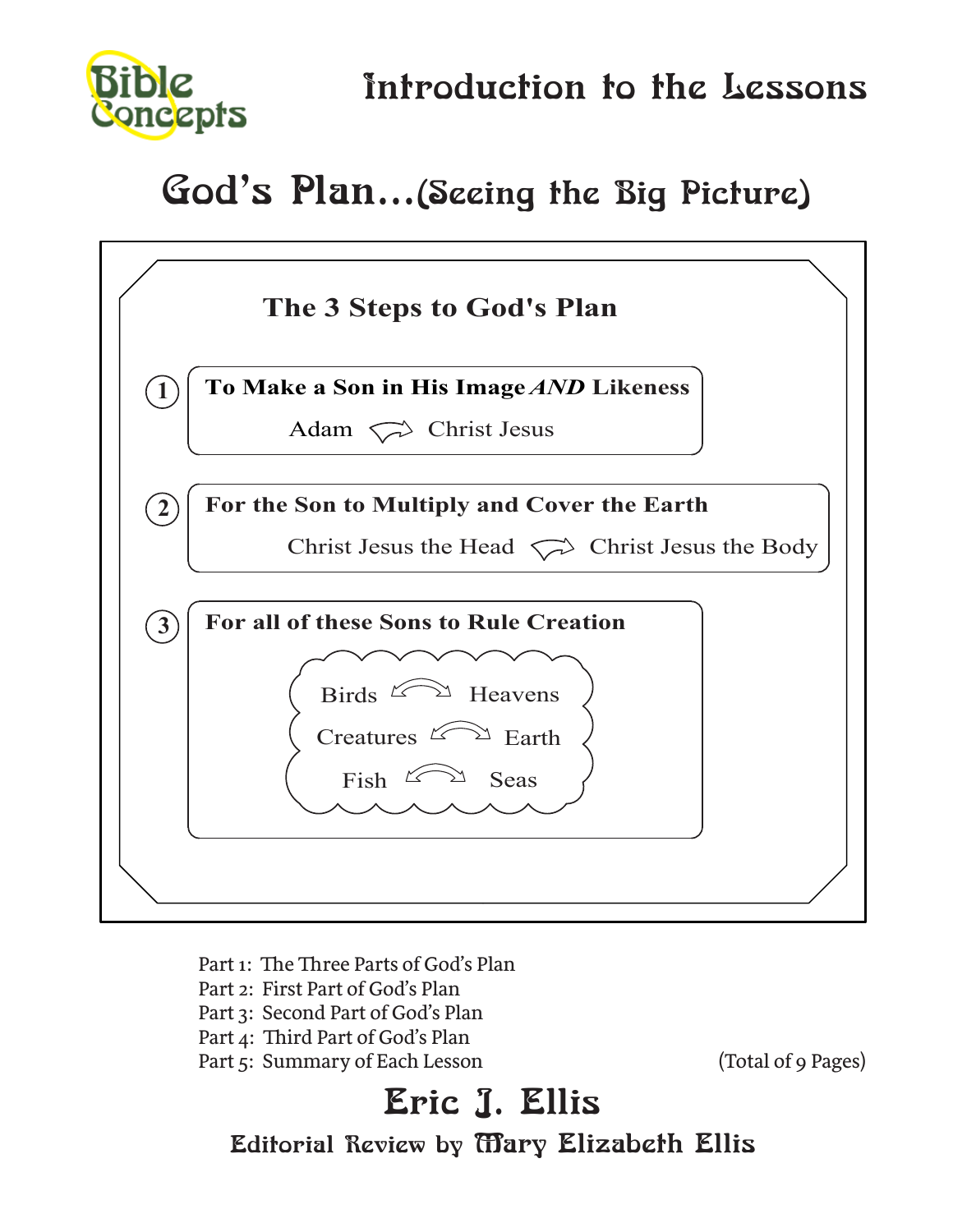# **General Overview**

Understanding concepts helps us to see the big picture. They enable us to get our bearings. These lessons present Bible concepts using simple diagrams supported by scripture. Once the concepts are laid out correctly from the Word and the Spirit, then the hidden patterns emerge. From this framework understanding floods in and the detail becomes easy to see. The "Frame of Reference" for all of these concepts is God's Plan. This is the main concept upon which the others hinge.

If you don't get the concepts right, it is like building a strong, good-looking ladder, but having it lean against the wrong building. No matter how well supported you are by group thinking or religious traditions in climbing to further understanding, you will not get to the right place. Be sure to get the concepts right...and how they fit into God's Plan.

The patterns overlap & interweave & repeat in different ways throughout the Lessons. Read all of these lessons, before rejecting any concept. Search the Word by the Spirit to see if what we share is true. God wants to lead us into further understanding. Later lessons build upon the previous lessons. This is why it is helpful to read them in sequence.

These Bible studies are meant to be a simple, straightforward presentation of Bible truths as a tool to help us gain understanding. And yet we know that it is only by the Holy Spirit (who leads us into truth), that we will be able to see the extent of what is here. Beware of religious traditions, for they make the word of God ineffective, (see **Mark 7:13**). You will find that these lessons focus on Bible verses to support a concept, regardless of how that may vary from standard religious thought. For example, lesson four presents eight major feasts of the Lord. I was always taught that there were seven. When I searched the Word I found not only that there were eight, but one of the seven is not even one of the eight!

Each lesson builds upon previous concepts & patterns, and they all interrelate, but notice **Isaiah 28:9,10.** It is a warning which says that only those willing to be weaned from the milk of the Word will get it. As in life, when we grow we have to change into bigger clothes that fit our stage of growth until we grow some more.

As we meditate upon the Lessons we notice that these lessons have a common undercurrent of encouraging us on into a deeper relationship with God. Why?...to instill the desire to press beyond the milk of the Word upward into the meat that lies hidden there...to shift our ideas to those that better line up with more mature insights.

We write these lessons as the Lord directs. They tend to vary in timing & in length, but they all have diagrams. References are included. When quoting scripture, note that [Bracketed] inserts within the verses are our own comments. Also note that capitalization within verses is typically done for emphasis.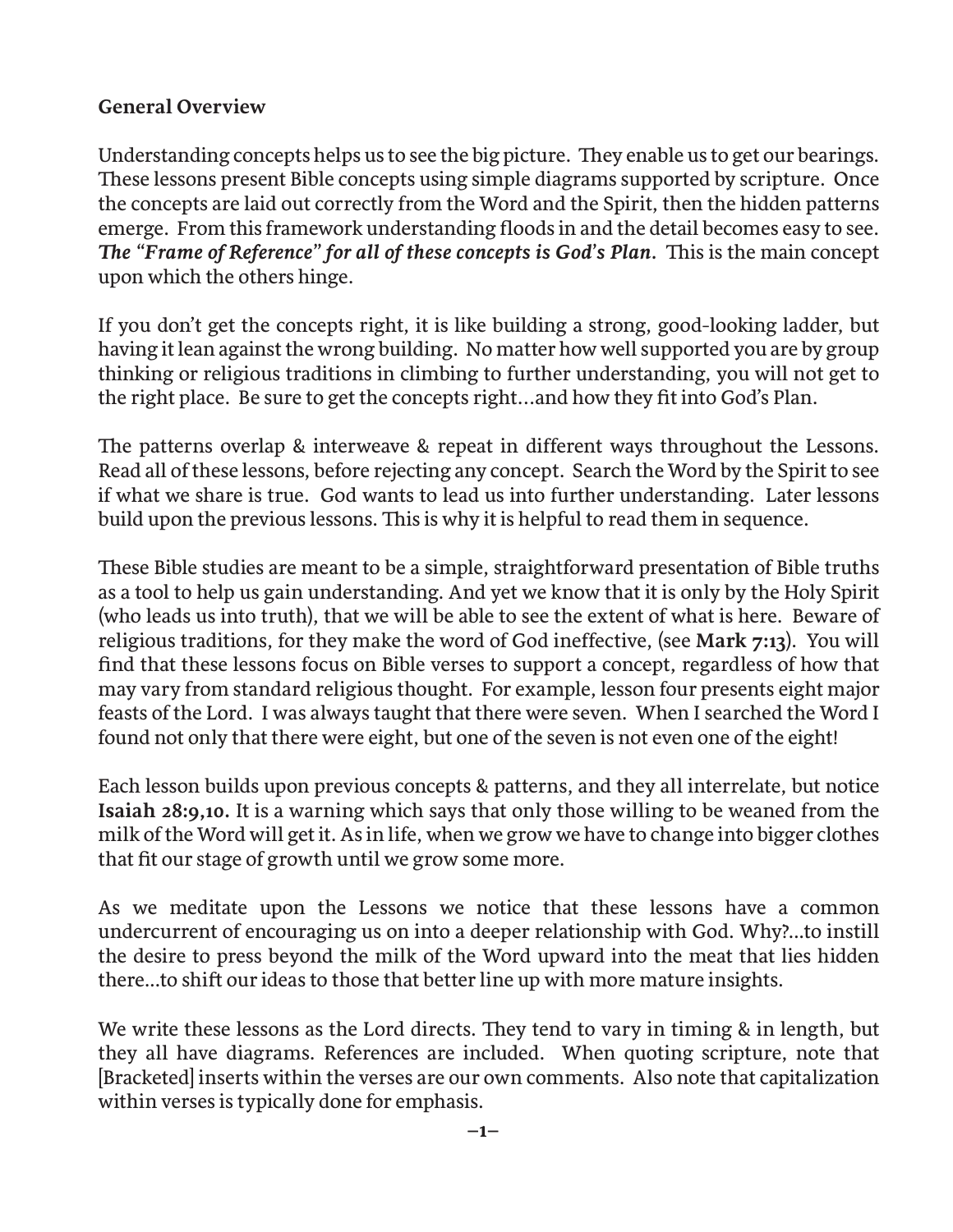# **Part 1: The Three Parts of God's Plan:**

Understanding God's Plan lends insight into where we are and what's ahead. With the context of God's Plan we can see where we are in the big picture, both in the natural & in the spiritual realms.

So where are we in God's timetable? We are at the conclusion of the Age of Grace & Truth, also called the Age of Pentecost, (the "Church Age"). In it's place the new Millennium Kingdom Age of the Son is starting to replace what we have known & recognized. It is not that the existing age will be forever gone, but rather that it will be raised up into a higher level. It will be as a teen becomes an adult. This is because with each new age, there is a progression of God's Plan. This trend will continue until His glory fills the entire earth. So let's review His Plan to get our foundation for all of the Lessons.

We can summarize God's Plan from Genesis to Revelation as:

- 1. To make a man in His image, a Son, (**Genesis 1:26-28**).
- 2. To have that man multiply upon the earth, (**Genesis 1:26-28**)
- 3. To rule the earth through this Son & his Sons, all in God's image, (**Genesis 1:26-28**)

Genesis begins with God creating the heavens & the earth, (**Genesis 1:1**). Revelation ends with God creating a new heaven & a new earth, (**Revelation 21:1**).

 *" Nevertheless we, according to His promise* [found in **Isaiah 65:17**]*, look for new heavens and a new earth in which righteousness dwells." 2 Peter 3:13 New King James Version (NKJV)* 

With spiritual insight we see that the creation of the heavens & the earth in Genesis describes the first man Adam. He was formed of dust (earth), but received his life from the spirit, (heavens). He is a combination of the earth & heavens. After his fall, the spiritual realm of Adam became darkness, but with the potential for light...two spirits. One is a seed within of light & truth, his connection with God, however slight that may be. The other is darkness, the carnal mind with its Satanic source. The "heavens & earth" also include the world systems of Adam.

This new heaven & earth is not a new planet & sky.

It is a new system of dominion over creation...Christ Head & Body.

It represents a new man established throughout the planet...a new people.

It represents a new-man system that rules over creation...a city built by God.

It represents the reign of Adam being replaced with the reign of Christ.

It is a new Government...a new Kingdom that will always increase.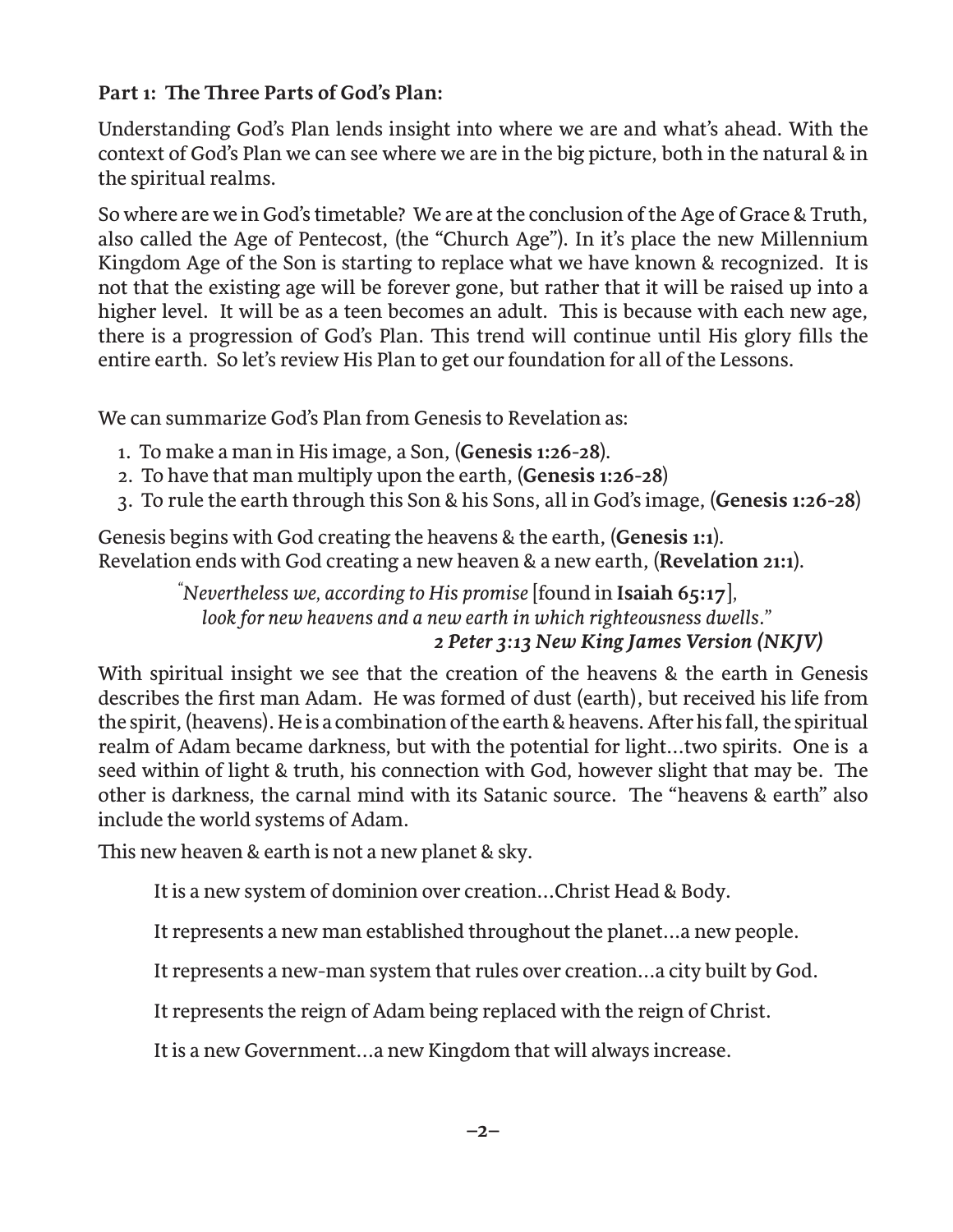The one source of this new-man is the mind of Christ. It is a new covering in the spiritual realm in and through man...the covering of Christ. And the spiritual authority will be from the throne of the Father. That is where Christ the Head sits (**Hebrews 8:1**), and that is where we (His Body), are caught up to when we are in Christ.

*" To him who overcomes I will grant to sit with Me on My throne* [rule in my authority]*, as I also overcame and sat down with My Father on His throne." Revelation 3:21 (NKJV)*

As with the progression of God's Plan, there is further Light. His general trend is to move from glory to glory, until His glory fills the earth. With each new age there is more of His presence. There is more truth revealed. And as the Light grows upon the earth, there is a convergence of the Light. Those who love the truth and are flowing with His plan start to shine more in His Life. As they shine they start to recognize each other. As they do, He knits them together. They have an immediate bond that goes beyond culture, age, gender, family, denominations, and religious groups of all types with their doctrines & traditions. This convergence of Light occurs as His Life grows in His people. The common bond of love for Christ is found among those who are hungry for truth. They love righteousness & hate iniquity. They are assembling together up into Christ. They are the true church of the firstborn.

This is how unity comes to the Body of Christ. It is the type of unity that Joshua & Caleb must have felt with each other. It is the love between Ruth & Naomi. It is the bond of Jonathan & David. This type of unity cannot be contrived, programmed, forced, or otherwise organized by man. This type of unity is not the goal; it is rather a wonderful by-product of a personal walk with the Lord; it is a natural flowing of love between those who walk in the Light of His Life.

*" But if we walk in the light as He is in the light, we have fellowship with one another, and the blood of Jesus Christ His Son cleanses us from all sin." 1 John 1:7 New King James Version (NKJV)* 

 *" Blessed are those who have learned to acclaim you, who walk in the light of your presence, LORD." Psalm 89:15 New International Version (NIV)* 

This unity runs very deep and real, for it is in the realm of His Spirit. This unity happens in the Spirit by those who are led of His Spirit.

 *" For as many as are led by the Spirit of God, these are sons of God." Romans 8:14 (NKJV)*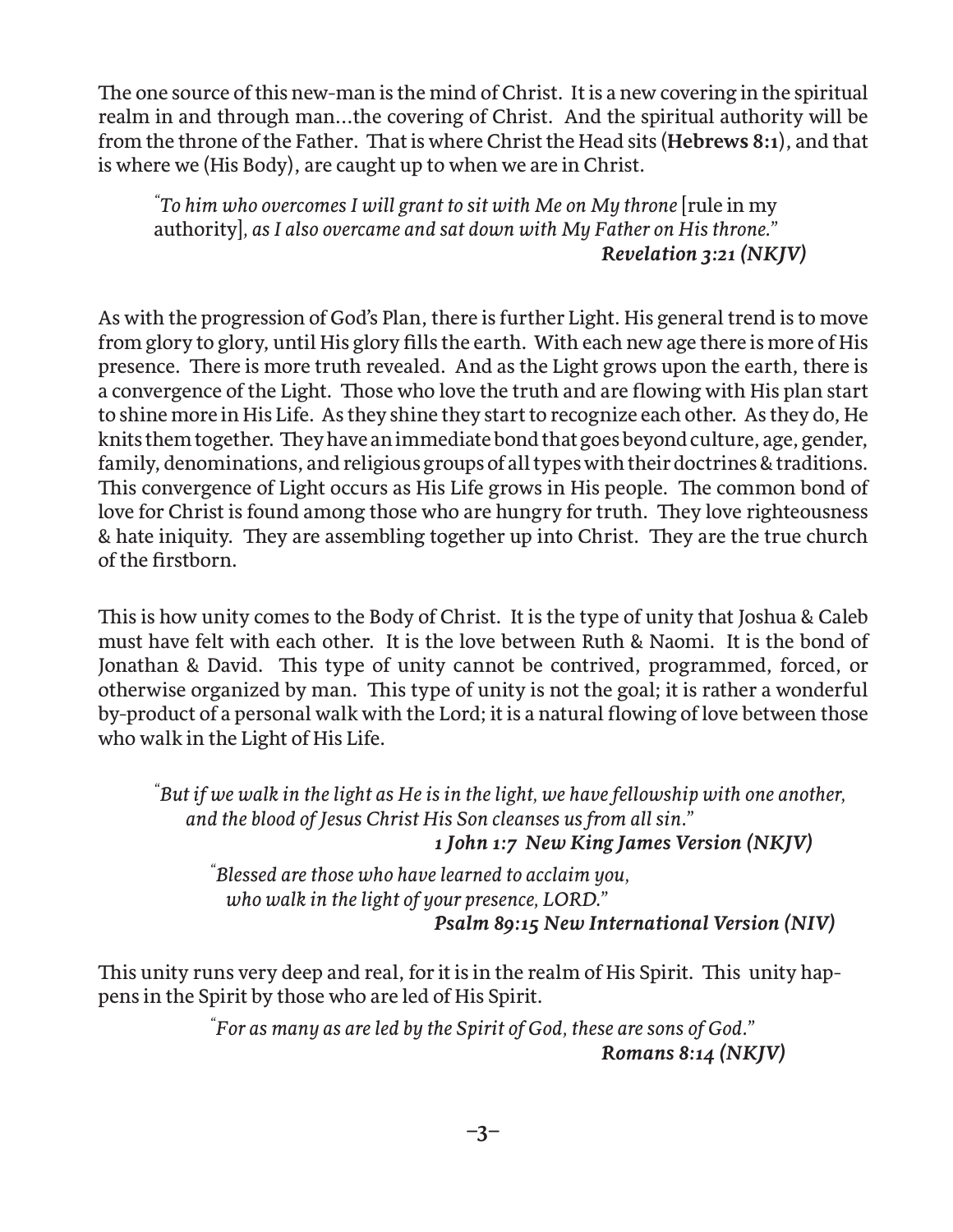# **Part 2: The First Part of God's Plan**

Now let's see what has already happened in God's Plan. First we'll begin with Adam & Eve. *They were not the man created (entirely) in the image of God.* This point is fundamental to grasp before moving on. But doesn't Genesis say that they were?

*" So God created man in His own image; in the image of God He created him; male and female He created them.*" *Genesis 1:27 (NKJV)* 

This is how it appears at a surface reading, but the more accurate translation is found in Young's Literal Translation as shown here:

*" And God PREPARETH the man in His image; in the image of God He PREPARED him, a male and a female He PREPARED them." Genesis 1:27 (YLT)* 

Here we see that God did not make Adam & Eve in His image, but that He *PREPARED* them in a way to bring forth that man in His image. And how did He prepare them? By splitting Adam into male & female. In that sense Adam was originally in His image, for in Him are found both male & female, (**Galatians 3:28**). The Word clearly states above that in that specific sense Adam was in the image of God. He prepared them however by causing the male & female to be separate. And why did God form them separately as male & female? It was so that they would reproduce in the earth realm and multiply upon the earth. This was all part of the preparation to bring forth the man in God's image who would come by God's Spirit through the female.

Right away God explains to Adam & Eve that this promised man in His image will not be formed of the earth but instead will some day be birthed through a woman. This promised child is called, "the seed of the woman"...the Promised Seed..a male child..a son. As more light comes forth, then there is more understanding of who this Promised Seed would be. Other titles that come along are "Messiah", "Lamb of God", "Light of the World", "Deliverer", "King", "Priest", "Prophet", "Son of God", "Son of Man", "Christ", and many other titles & descriptions as well.

And who is this Promised Seed, the one to be the first man in the full image of God?

*" The Son* [Christ Jesus] *is the radiance of God's glory and THE EXACT REPRESENTATION of his being, sustaining all things by his powerful word. After he had provided purification for sins, he sat down at the right hand of the Majesty in heaven."* 

 *Hebrews 1:3 (NIV)* 

 *" For in Christ* [Jesus] *lives all the fullness of God in a human body." Colossians 2:9 New Living Translation (NLT)* 

These and other verses point out that the first man to be in His image is His Son, Jesus Christ. Jesus is the first man to be resurrected, the completion of a man being made into the image of his Father. So that fulfills Part 1 of God's Plan. A man has been made in the image of God.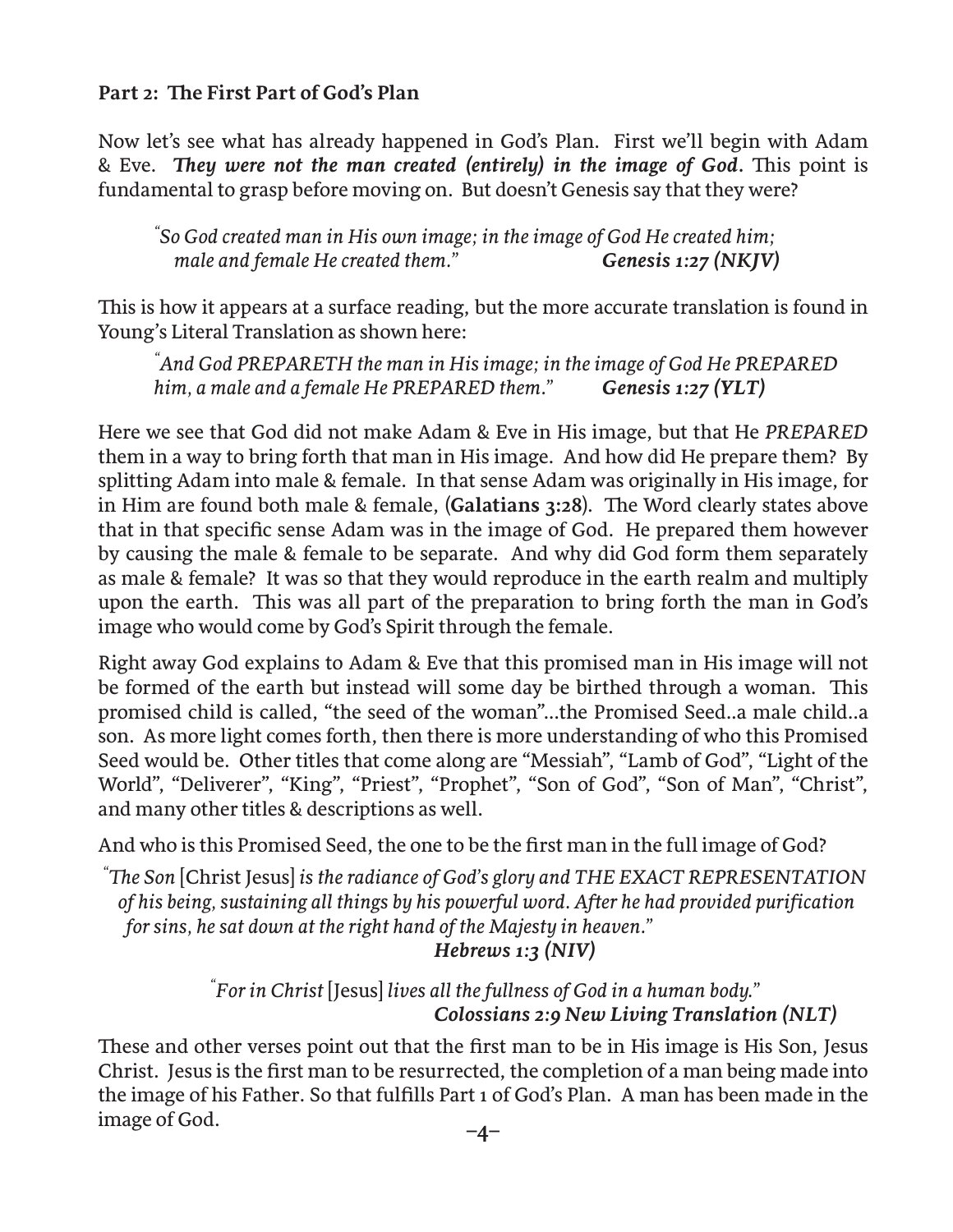# **Part 3: Second Part of God's Plan**

But how does Christ Jesus multiply upon the earth so that Part 2 of His Plan can be completed? He does it by sending His Spirit as a seed of His Life into a remnant of all those people that have multiplied all over the earth. This has been going on for about 2,000 years. This is the fulfillment of the prophecy in **Joel 2:28** that Peter quotes (shown next), on the day of the first Feast of Pentecost after the resurrection of Jesus.

*" And it shall come to pass in the last days, says God, That I will pour out of My Spirit on all flesh; Your sons and your daughters shall prophesy, Your young men shall see visions, Your old men shall dream dreams."* 

 *Acts 2:17 (NKJV)* 

But even with His Spirit within, it is a long process for the shifting of our natures from Adam to Christ...from the carnal mind into the mind of Christ. Those who persevere however, overcome by grace through faith.

*" This* [process of growth] *will continue until we all come to such unity in our faith and knowledge of God's Son that we will be mature in the Lord, measuring up to the full and complete standard of Christ." Ephesians 4:13 (NLT)* 

Once mature in Christ, these overcomers will be the ones to rule & reign with Christ in this next age. They are Christ the Body. This new Millennium Kingdom Age of the Son fully begins with the resurrection of these overcomers at the end of this current age. But the transition is already well underway. The tipping point was 2017, as pointed out in Lesson 12. The overcomers are entering into maturity in Christ. The firstfruits of the Harvest of the ages is ripening. They are His inheritance. This ripe-fruit people are beginning to be seen in the field, (the world).

The second part of God's Plan is pretty much wrapped up as His third part has already begun to unfold. We see evidence of entering further into the Age of Tabernacles. This evidence is seen as fruit being gathered for the Father. It is seen as His Life starting to dwell in fuller measure within a people (the many Sons). It is further seen as a people who are beginning to take charge with Kingdom principles to rule with a rod of iron against the corrupt ways of Adam. There is a shifting from the systems of Adam to the ways of the Lord. The reign of Adam is being taken over by the reign of Christ. This has happened first within a people, who are now displaying His Life outwardly as they are being raised up to rule.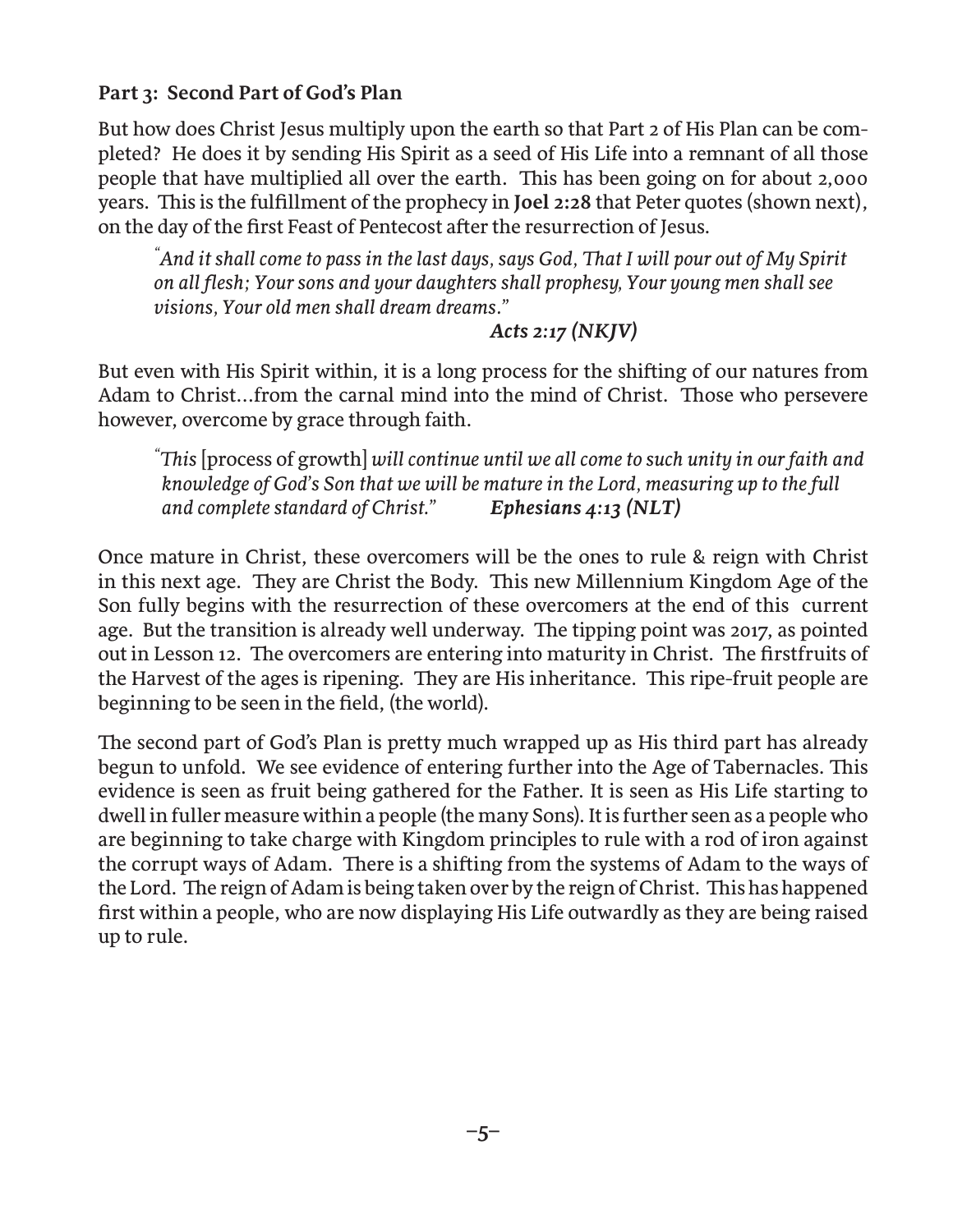# **Part 4: The Third Part of God's Plan**

So now let's review God's Plan before moving on.

- 1. To make a man in His image. (This man is "Christ Jesus, the Head-man".)
- 2. To have that man multiply upon the earth. (Now nearly completed.) They are called "Christ Jesus, His Generation", (Body of the Head-man)"
- 3. To rule all creation through the men of 1 & 2 above. (Christ Head & Body.)

We are now seeing His people starting to rule in His authority. How is this seen? It is seen in a ruling with a rod of iron. That means firm and strong and unbending...in ruling in righteousness, which is doing the right thing no matter the cost. This is what it means to follow the Lamb wherever He goes. And where does He go?...to the cross. It is a path of Adam losing his life so that the higher life of Christ comes forth. It is rulership that will not wink at darkness. They cannot be bribed, intimidated, coerced, seduced, beguiled, bewitched, blackmailed, deceived, or otherwise led into mixture or compromise with Adam's nature.

His Body is the male-child (born of the Virgin Church Bride), the son who is caught up to the throne, into the authority of Christ. That is why the Dragon cannot devour them. They have moved on upward from the lower realm of the Devil's territory of dust & darkness.

#### *"She bore a male Child* [son] *who was TO RULE ALL NATIONS WITH A ROD OF IRON. And her Child was caught up to God and His throne." Revelation 12:5 (NKJV)*

It is the great & terrible day of the Lord. This day of the Lord is terrible for those found in Adam, but great & wonderful for those found in Christ. To those in Adam this is a day of gloom, for their deeds of darkness are being exposed by the increased light. They cannot hide any longer within the systems of Adam. They are losing control. They are being brought to accountability as tares that are being gathered to be destroyed.

What does it mean "to rule with a rod of iron"? That does not sound like the gentle Jesus as we were taught. But it is like the Jesus who is the Lion of the Tribe of Judah. He is both. The time has come for His fierceness to be expressed to those of the Adam nature, as He did with the religious leaders in His Father's House...as He has been doing within us against that same Adamic nature.

Let's look at an example today of ruling with a rod of iron. A prime example of this spiritual event seen in the earth realm is through President Donald Trump. He is nicknamed "the wrecking ball" upon the corrupt, deceptive political systems of Washington, DC. At the same time President Trump is establishing new rules, new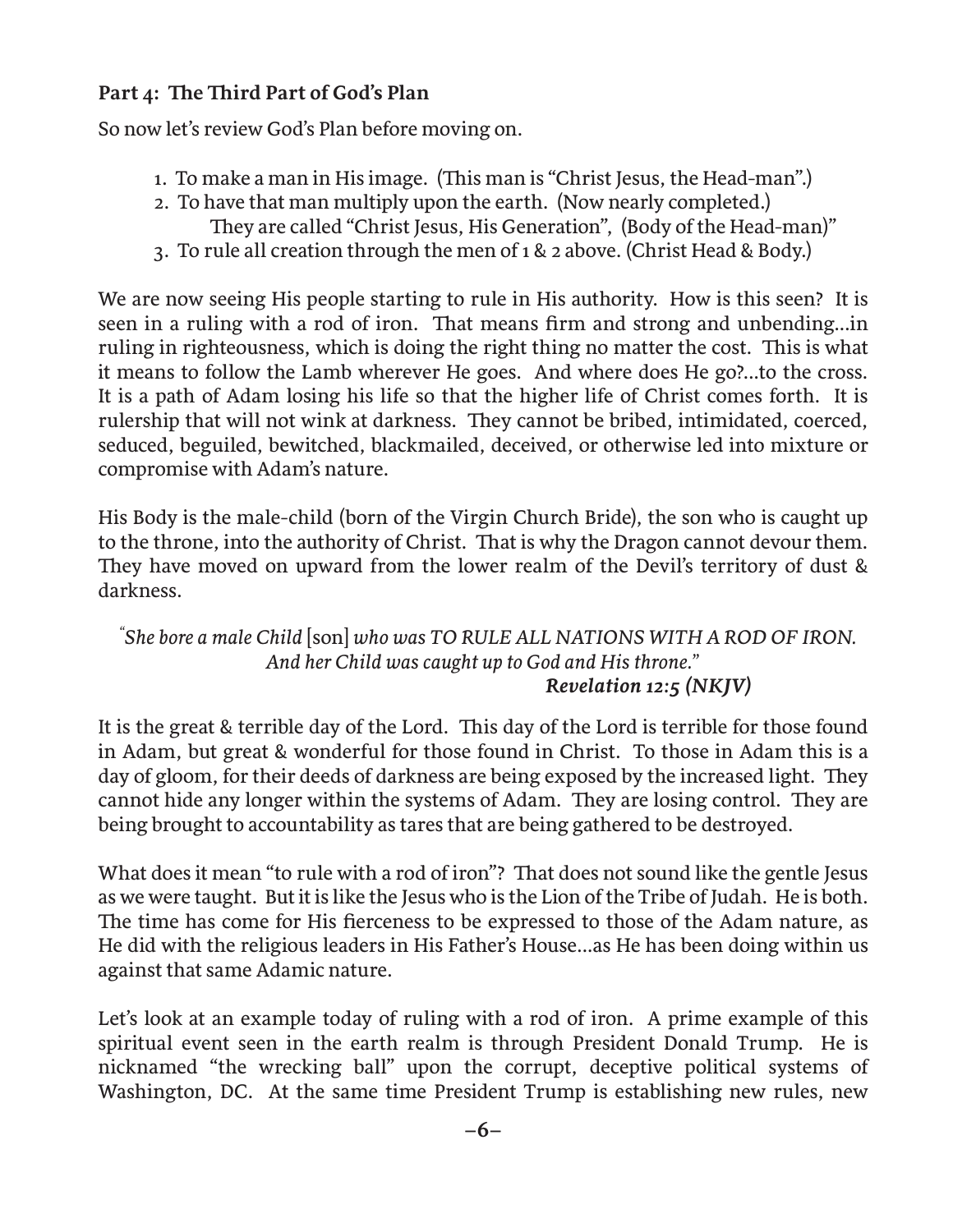standards. His name is no coincidence. God is sending a new trumpet sound, a new message. The old will no longer be tolerated. The new has begun.

This is no passing phase. In the card-game called "Bridge", the winner who takes all declares it with the announcement of "Trump!" Whether it be Newsmax magazine, Fox News, conservative talk-show radio, or prophetic voices, they all speak of "the Trump effect". President Trump's boldness to state truth has encouraged others to join with him. In the bigger picture this is however just one example of the convergence of light. Political correctness is being replaced with truth as the Light ushers in and takes charge.

The third part of God's Plan is God ruling creation through a people. This is now well under way. And the year 2017 was the year when it really began to become evident to many. Most know that change is in the air. The reality however will be inescapable to *ALL* once we witness the resurrection of those who are "called, chosen & faithful", the overcomers, (**Revelation 17:14 & 2:26)** at the very end of this age.

The next page begins the concluding section of this Introductory Lesson with a summary of each Lesson. The summaries help us to see the Lessons from the viewpoint of God's Plan.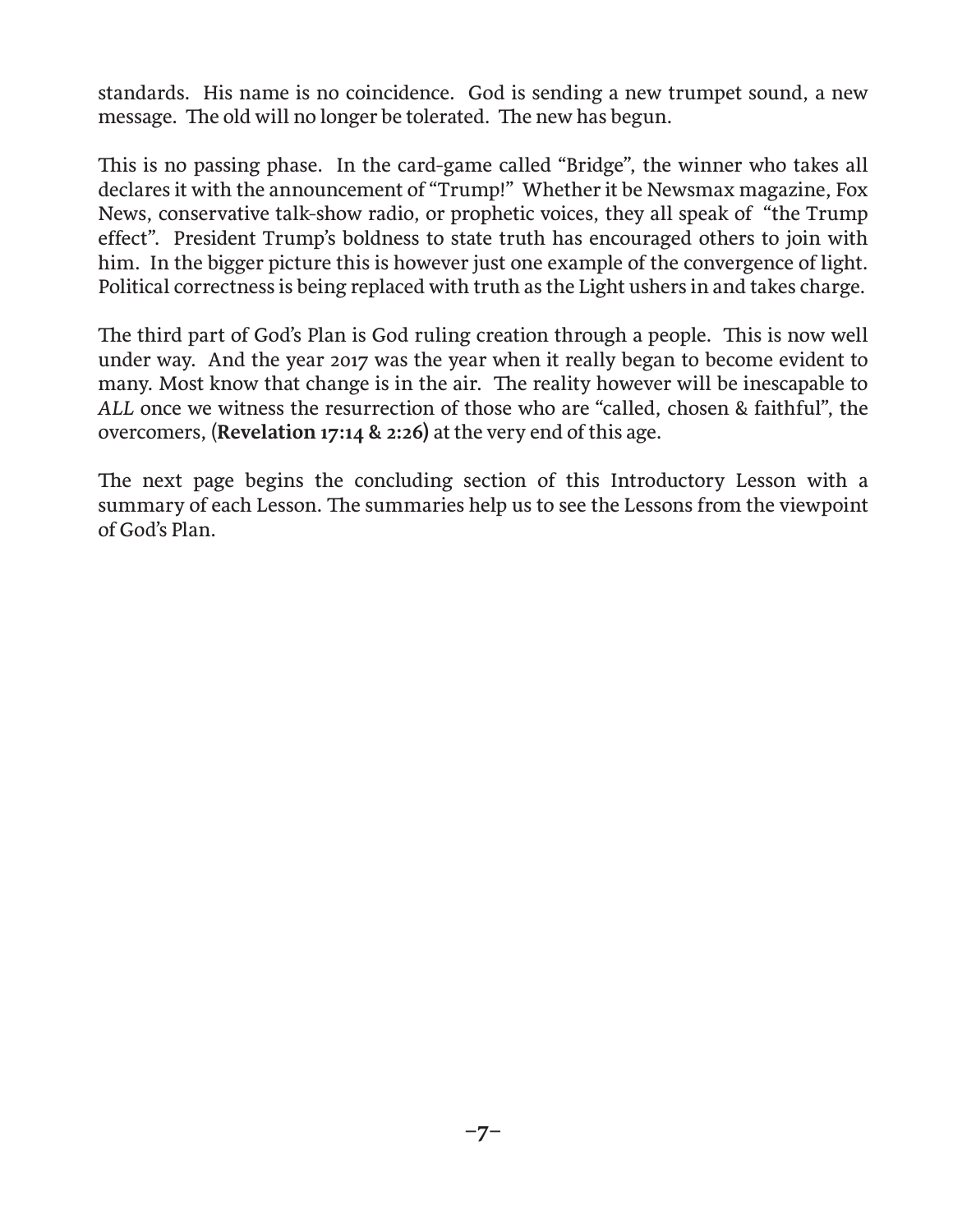# **Part 5: Summary of Each Lesson:**

# **Lesson 1: The Two Adams**

There are only two Adams and all men are found in one or the other, or in both until one wins out. Discover at what stage of this process you are in.

# **Lesson 2: The Three Steps to Resurrection**

Your journey to become one in Christ as He is in the Father begins with hearing what He is saying. That builds faith to enter a walk in the Spirit which leads to a hope that changes who you are. This Lesson outlines the basic process of becoming transformed into a Son of God for Him to fully inhabit. This is God's PlanThis journey is a walk by His grace through faith until the final transformation at the resurrection.

#### **Lesson 3: The Four Realms**

Truth may be found in each of the four realms. As we grow in the Lord our understanding will expand to see depths of truth not seen before. The two lowest realms are in the natural, the next is a mixture of natural & spiritual, while the fourth is spiritually divine...totally in Him, (fully mature in Christ). God's Plan is to bring us into this highest realm.

# **Lesson 4: The Eight Feasts**

There are many feasts, appointed days, times to assemble (convocations), and Sabbaths,mentioned in the Bible. Eight of these feast days however are set apart from all of the others as being extra special. These eight feast days are prophetic of God's Plan. Once we understand these eight feasts according to the Bible, then a prophetic pattern is clearly seen. This is a vital key to unlock much of the Word to come alive as never before.

#### **Lesson 5: The Tabernacle**

There are dozens of whole chapters in the Bible on the Tabernacle because it was to be a pattern for us. This Lesson shows us why this "House of God" is so important for outlining God's Plan. It is all about His work in us to bring us into marriage union as His Bride.

# **Lesson 6: The Three-Days Journey**

Many Bible patterns provide clues as to what this journey is all about. See them laid out in easy to follow diagrams. We see here how the eight feasts are clustered into three major feast times. And we note here how the Tabernacle is divided into three main sections. Both the Feasts & the Tabernacle are prophetic of the three-days journey in God's Plan to come into maturity in Christ to be His habitation.

# **Lesson 7: The Eight Milestones to Maturity**

Once again the eight feasts and the Tabernacle (with its eight symbols), point to our growth into the full stature...the full maturity...the full perfection to be found only in Christ. The steps are plainly shown for us today on how to get there from here.